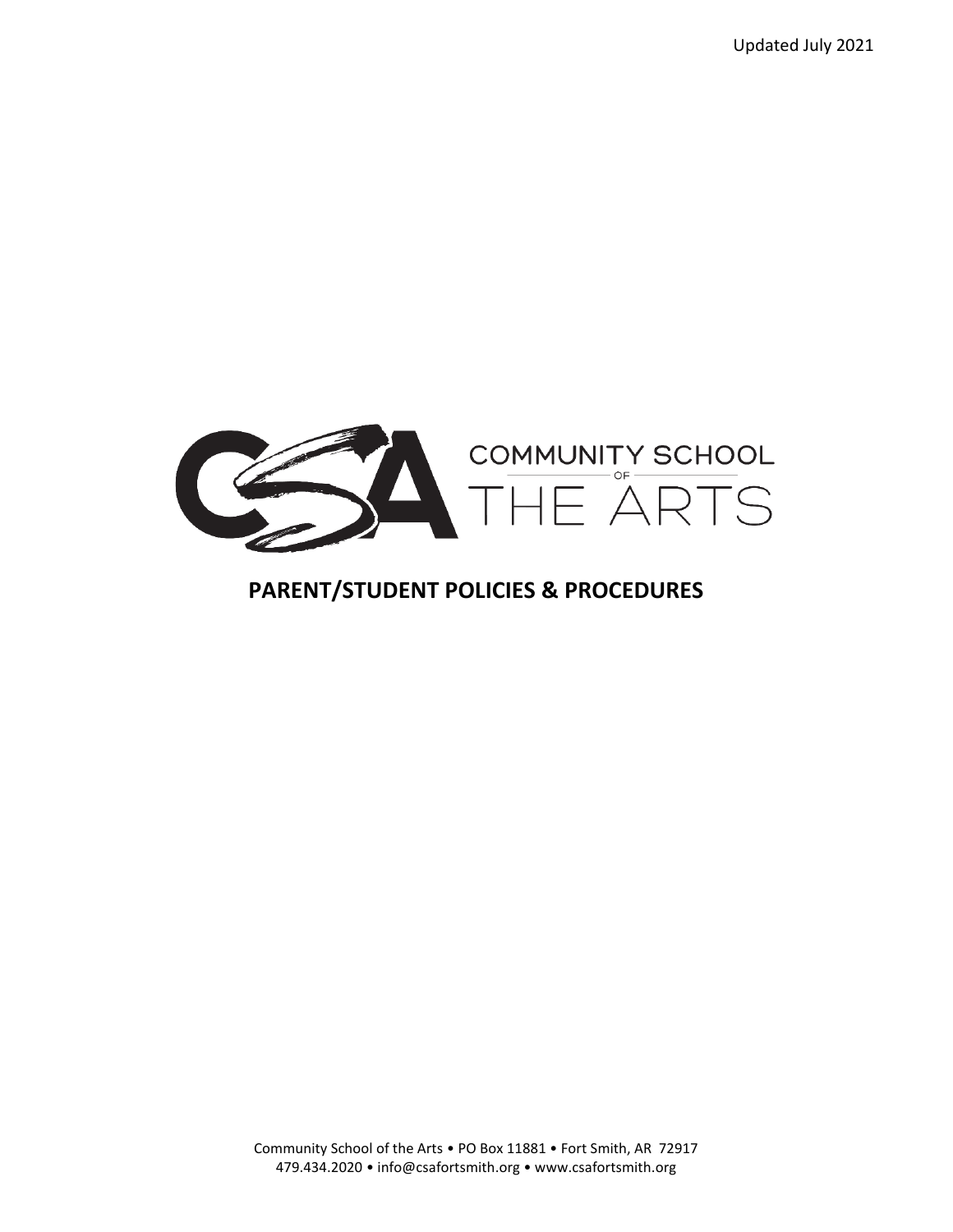Welcome to Community School of the Arts (CSA). Our goal is to provide arts opportunities for students of all ages and levels from preschool to adult. CSA holds to a philosophy of artistic excellence in all that we do within a family-focused environment that improves quality of place.

## **GENERAL POLICIES & PROCEDURES**

## **General Health & Safety Policy**

The first priority of CSA faculty and staff is to ensure the health, safety, and security of all students. CSA will follow all state directives regarding health and safety for the protection of all students. The following illness policies will be strictly enforced, for the health, wellbeing and safety of all concerned.

## **Sick Child Policy**

Under no circumstances may a parent bring a sick student to CSA. In the event a student becomes ill and needs to be picked up, the parent(s) will be called and expected to come pick the student up immediately. If the parent(s) cannot be reached, the emergency contact person will be called and asked to come pick the child up. If a student has any of the following symptoms or unable to participate in the normal routine and regular school day they **MUST STAY HOME.**

- Fever: Fever is defined as having a temperature of 100°F or higher taken under the arm, 100°F taken orally (a child needs to be fever free for a minimum of 24 hours before returning to school, that means the child is fever free without the aid of Tylenol®, or any other fever reducing substance.)
- Fever AND sore throat, rash, vomiting, diarrhea, earache, irritability, or confusion.
- Diarrhea: runny, watery, bloody stools, or 2 or more loose stools within last 4 hours.
- Vomiting: 2 or more times in a 24-hour period. Note: please do not bring your child if they have vomited in the night.
- Breathing trouble, sore throat, swollen glands, loss of voice, hacking or continuous coughing.
- Frequent scratching of body or scalp, lice, rash, or any other spots that resemble childhood diseases, including ringworm.
- Child is irritable, continuously crying, or requires more attention than we can provide without hurting the health, safety or well-being of the other children in our care.

## **Dropping Off & Picking Up Your Child**

When your child is dropped off at CSA for any activity, an adult (parent, guardian, or other named individual) must escort the child to the main entrance and must pick up the child from there following the activity. This policy is to ensure the safety of all children participating with CSA.

- Teenagers who are of legal age to drive do not need to be accompanied by an adult to CSA.
- After entering the building, the student will wait in the main lobby area until their instructor gets them

Children are to be dropped off no earlier than 15 minutes prior to the start of class and picked up promptly at the end of class. CSA will not provide supervision for students more than 15 minutes prior to an activity's designated start time.

- **If at all possible, please exit the building and return when the class or lesson is over.**
- **Anyone wishing to stay during the duration of a class activity must wait in the Main Lobby area.**
- Young children visiting CSA with parents must always be supervised.

All students (except those who drive) must wait *inside* the CSA facilities until their transportation arrives. Parents/guardians must physically enter the building to pick up children; teens may leave the building once their ride arrives.

CSA does not provide transportation to any student at any time. Students consistently picked up late from CSA or offsite events will be dismissed from the program.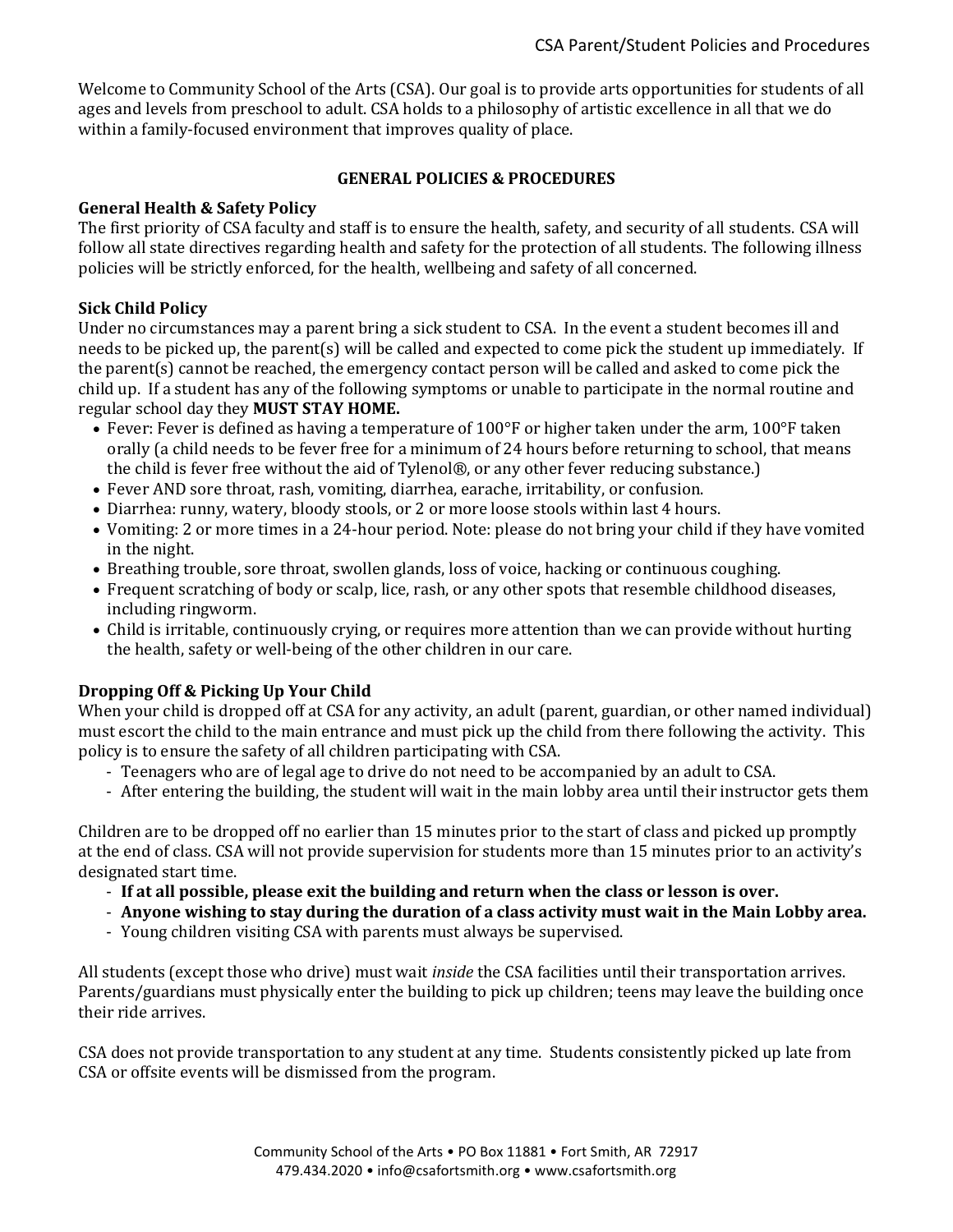## **Attendance Policy**

Attendance is vital for the progress of each student. In many cases, the student's commitment to attendance becomes imperative for the success of the class. Students are allowed one make-up lesson per semester. All make-up lessons are given at the discretion of the instructor and only with approval of CSA administration.

Students should arrive on time for lessons and rehearsals. In the event that a student arrives late for their lesson, the missed time will not be made up.

CSA will provide make-up private lessons for time missed due to teacher absence or inclement weather. Cancellation of lessons due to inclement weather will be based on the Fort Smith Public Schools and/or the discretion of CSA administration.

#### **Scheduling of Private Lessons**

Private lessons are offered year-round. Students may choose a weekly private lesson of 30, 45, or 60 minutes in length. The day and time of the lessons are set by the student and the instructor based on individual availability and convenience.

#### **Curriculum & Content**

CSA offers course instruction and private lessons in a wide variety of areas and subjects in the arts. The curriculum for each area is determined by the instructor and Executive Director based on the needs and specializations of faculty and students. Each area offers a unique, custom curriculum for every individual student.

#### **Practice Time**

One of the most fundamentally essential behaviors in cultivating high-quality artisanship in any area is the repetition and reinforcement that comes from regular and intensive practice. All CSA students, regardless of the area of study, are expected to practice a minimum of 90 minutes per week on all materials assigned by the instructor. This is the equivalent of "homework" in the arts, and students are assessed based on the work that they put into their area outside of the classroom.

When an assignment is made by an instructor, it is done so with the expectation that the student will complete the assigned 90 minutes of practice and will come to the next lesson prepared to exhibit for the instructor the work that they have done.

Students who exhibit a tendency to avoid practice or who do not input sufficient effort are subject to teacher reassignment or, in extreme cases, dismissal from the program.

Students who practice more will excel faster and in a more meaningful way than students who only do the "bare minimum."

#### **Recital & Exhibition Participation**

All CSA students enrolled in private lessons will have the opportunity to exhibit their work at recitals and exhibitions throughout the semester. Performing or exhibiting for a live audience is an essential part of developing a young artist.

At the discretion of the instructor, all students are **required** to participate in at least one recital or exhibition each semester but may participate in as many as they choose. Student recitals and exhibitions are scheduled regularly throughout the semester, allowing convenience of scheduling.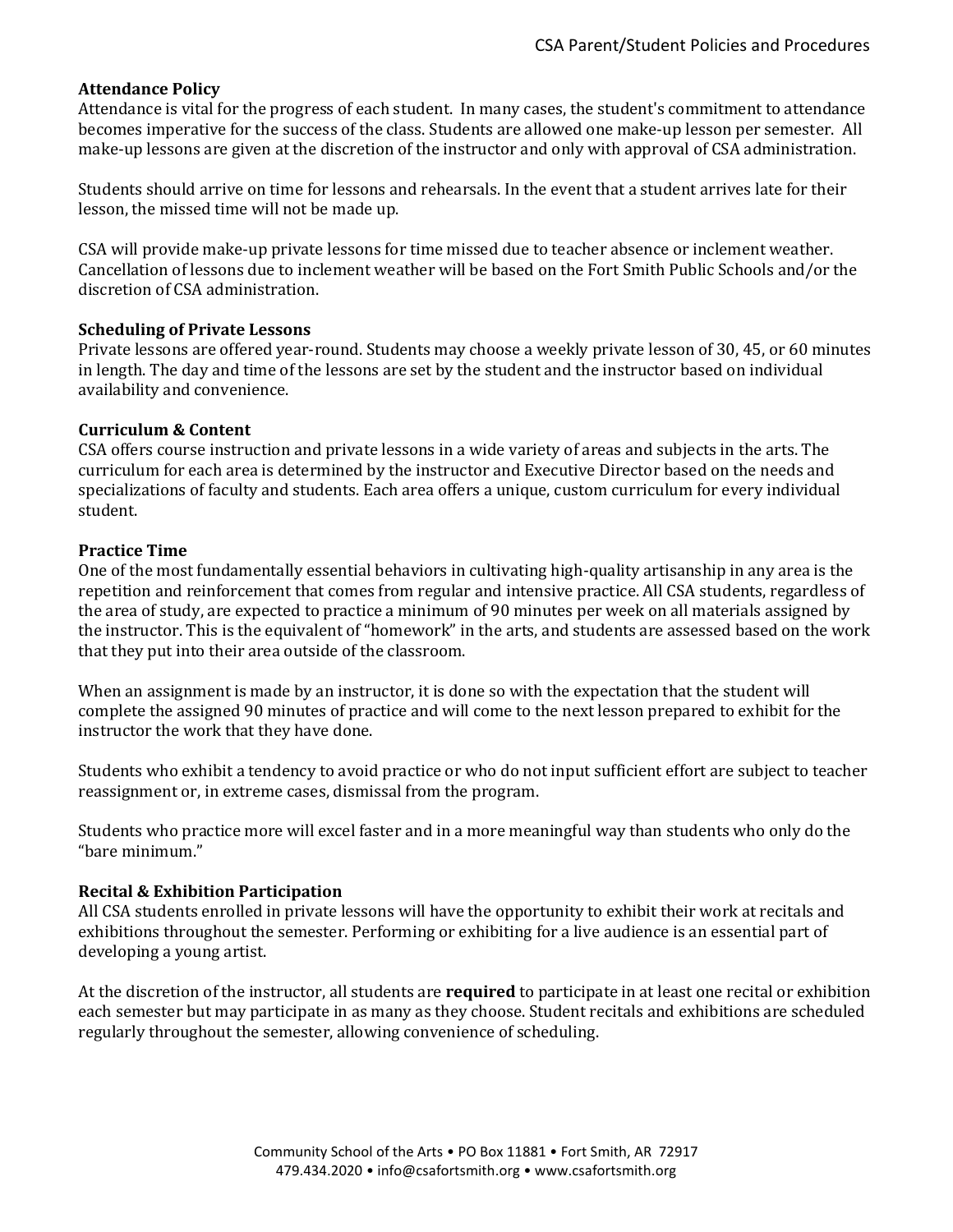## **Recital Attire**

Recital attire is "**Sunday Best**" or "**Business Professional**." Students are expected to wear dress clothes and shoes. Gentlemen must wear a shirt with collar and dress slacks, with coat and/or tie optional. Ladies may wear either slacks or skirt with dress shirt or sweater, or a full-length dress.

All students are expected to dress modestly and are not permitted to wear overly revealing garments of any kind. **Flip-flops or sandals are not acceptable attire for recital performance.**

#### **Recital Etiquette**

During a recital performance, students should be seated near the front of the concert hall. While the performance is taking place, students are expected to sit quietly and listen attentively to each performance. Once the student's performance has ended on stage, the student is to bow and then promptly be seated and remain seated until the end of the recital.

## **In order to respect all performers, parents and family are required to be in attendance for the entire recital program.**

#### **MARKETING**

CSA students and parents are encouraged to market the school to their family, friends, and community. Through social networking, CSA is able to expand its course offerings and generally improve the quality of our programs. Parents may contact CSA administration at any time to acquire print and digital marketing materials that they can disperse.

CSA students will be asked to give a short bio and photo for marketing purposes.

Parents and students may not alter color, size, text, layout, or any other element of the CSA name, logo, or other branding materials.

#### **COMMUNICATION**

Parents should correspond with instructors through email, text or Remind.

#### **INSTRUCTIONAL POLICIES**

#### **Parents in the Classroom**

Parents and guardians are not permitted in any CSA rehearsal, lesson, or other instructional activity unless you are in Suzuki Program.

Parents/siblings waiting on a student in a lesson or rehearsal must wait in the Main Lobby area. If at all possible, exit the building and return when lesson is complete. Parents/siblings may not congregate in the hallways outside of lesson or rehearsal spaces.

#### **Electronic Devices**

Electronic devices such as computers, tablets, and phones are to be used ONLY as teaching aids or educational tools.

- Use of electronic devices for any reason other than as an instructional aid is strictly prohibited.
- Students must put away all electronic devices immediately upon entering the classroom.
- Students may not use any electronic device for personal reasons during instructional time.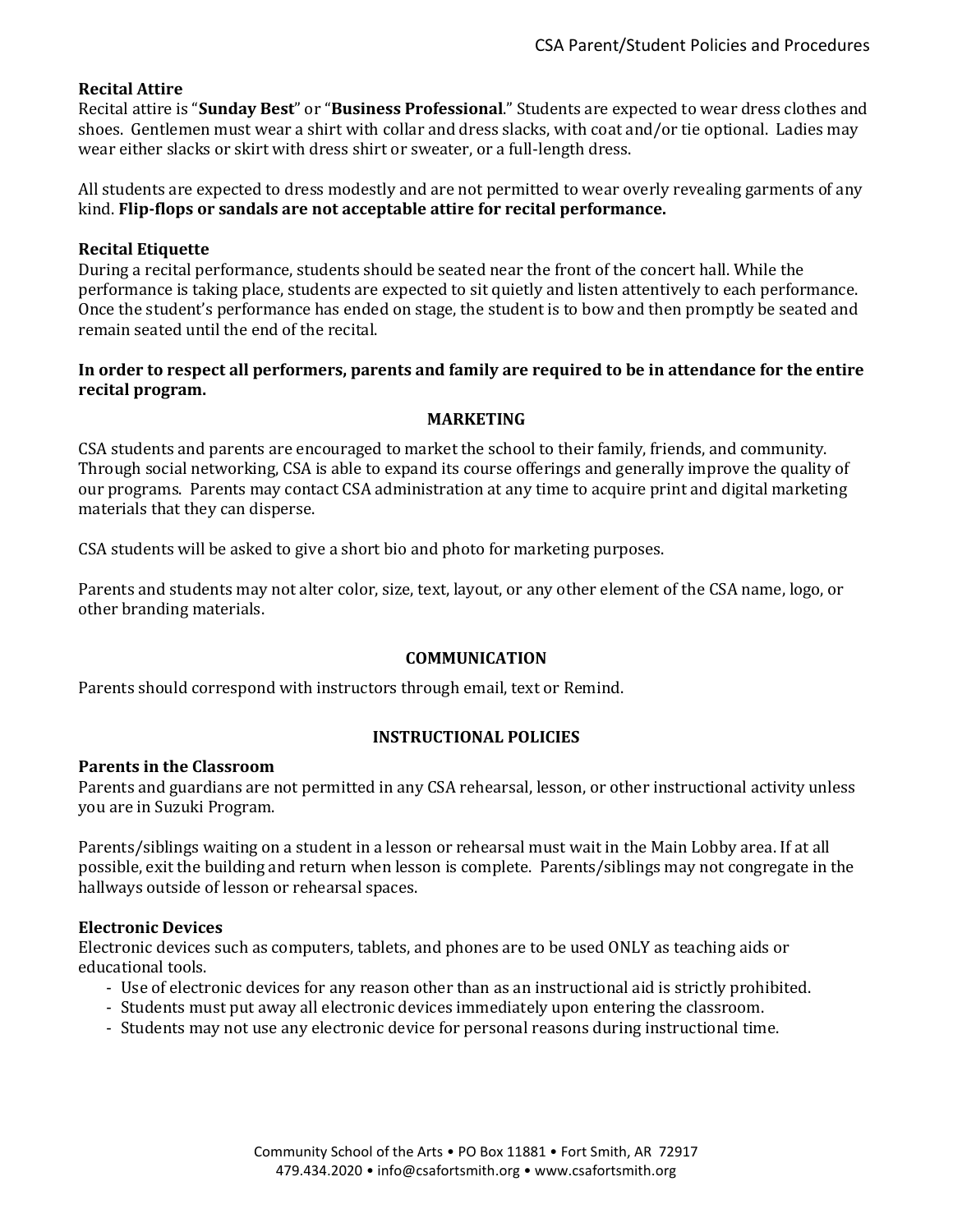## **Food/Snacks/Gum**

**There is to be absolutely no food or drink in the hallways, offices, studios, sanctuary, or any other rehearsal spaces at any time.** 

- Students who are in class/rehearsal for more than an hour and are located in the Cafeteria or Auditorium may have a snack.

With the exception of bottled water, students may not have any type of consumables while in a classroom or while participating in any CSA activity. This includes all food, soda, snacks, bottled drinks, etc.

- Absolutely **NO CHEWING GUM** is allowed during any CSA activity.

## **DISCIPLINARY POLICY**

## **Reporting and Documenting Behavioral Infractions**

CSA will document and maintain records of all behavioral and disciplinary incidents. Faculty are required to report behavioral problems immediately to CSA administration who will make a report with the student's guardians.

## **Expectations for Student Behavior**

All students are expected to show respect to others at all times. CSA requires that all students behave in a reasonable fashion and exhibit common sense in their actions while participating in all CSA activities. In circumstances where behavior is deemed unacceptable by CSA faculty, staff, or administration, infractions will be handled on a "3 strikes, you're out" policy:

**1st Strike**: Student will be verbally warned of unacceptable behavior. **2nd Strike:** Parent will be notified; student may be placed on disciplinary probation. **3rd Strike:** Student may be removed from class without refund of tuition.

## **If at any time a student's behavior places the safety of any member of CSA at risk in any way, dismissal from CSA may take place immediately and without warning. Dismissal from any CSA activity occurs without a refund of any tuition.**

#### **Volunteers**

Parents, family, and friends have the opportunity to volunteer at CSA for activities and events. All volunteers must be approved by CSA administration prior to the event. The backstage area for events is closed to anyone other than approved personnel.

## **PHOTOGRAPHY & VIDEOGRAPHY**

CSA reserves the right to use photos, recordings, and video clips of all students in promoting the arts. Please note that photos on social media may be picked up by other organizations worldwide. Contact CSA Administration if there are any concerns. Students and parents are not permitted to take photos or videos of any musical theatre productions at any time. This policy is in place in order to comply with federal copyright and licensing law. Parents may take photos and video of student recitals so long as the recital is not interrupted. No flash photography may be used during recitals.